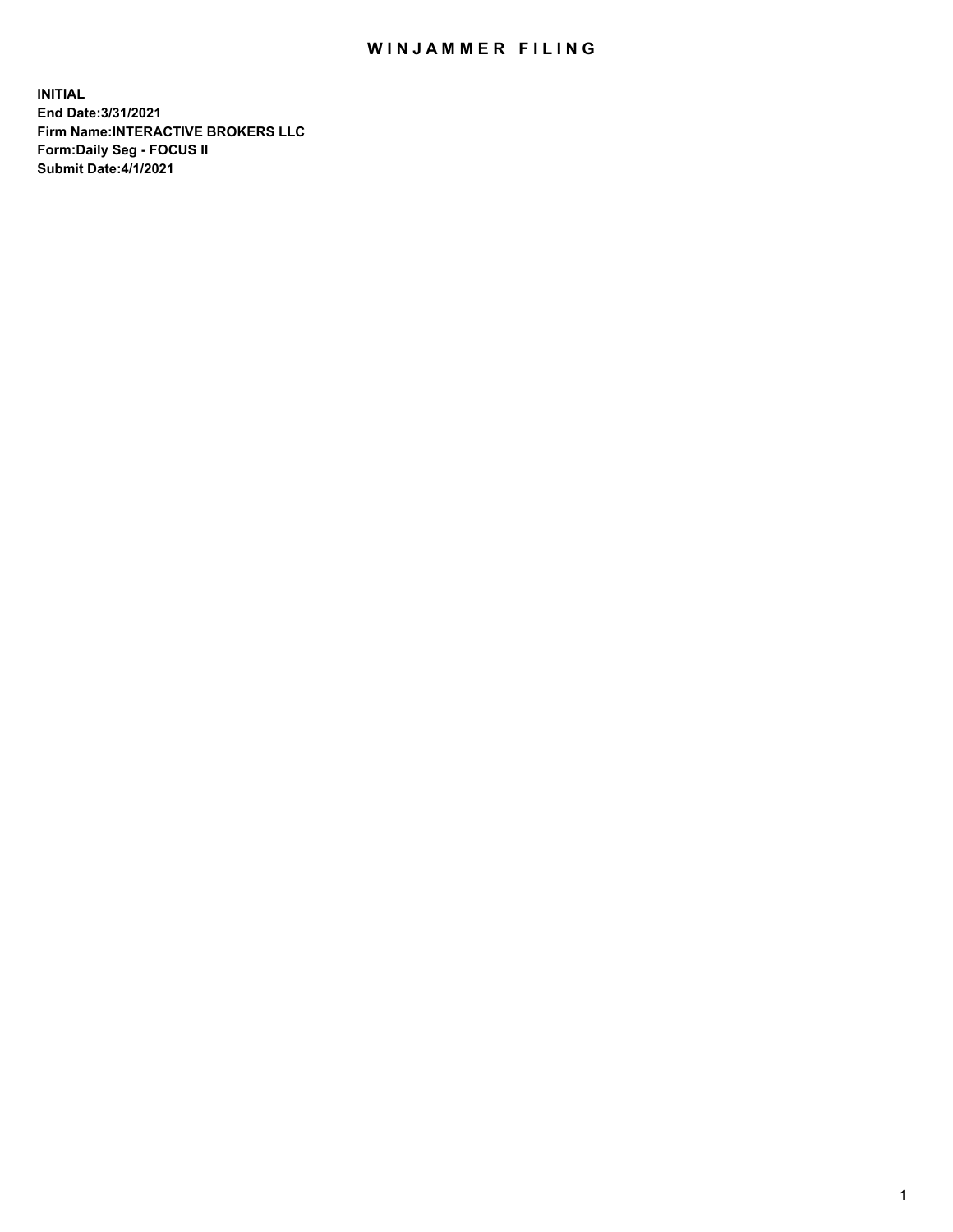**INITIAL End Date:3/31/2021 Firm Name:INTERACTIVE BROKERS LLC Form:Daily Seg - FOCUS II Submit Date:4/1/2021 Daily Segregation - Cover Page**

| Name of Company                                                                                                                                                                                                                                                                                                                | <b>INTERACTIVE BROKERS LLC</b>                                                                 |
|--------------------------------------------------------------------------------------------------------------------------------------------------------------------------------------------------------------------------------------------------------------------------------------------------------------------------------|------------------------------------------------------------------------------------------------|
| <b>Contact Name</b>                                                                                                                                                                                                                                                                                                            | James Menicucci                                                                                |
| <b>Contact Phone Number</b>                                                                                                                                                                                                                                                                                                    | 203-618-8085                                                                                   |
| <b>Contact Email Address</b>                                                                                                                                                                                                                                                                                                   | jmenicucci@interactivebrokers.c<br>om                                                          |
| FCM's Customer Segregated Funds Residual Interest Target (choose one):<br>a. Minimum dollar amount: ; or<br>b. Minimum percentage of customer segregated funds required:% ; or<br>c. Dollar amount range between: and; or<br>d. Percentage range of customer segregated funds required between:% and%.                         | $\overline{\mathbf{0}}$<br>$\overline{\mathbf{0}}$<br>155,000,000 245,000,000<br>00            |
| FCM's Customer Secured Amount Funds Residual Interest Target (choose one):<br>a. Minimum dollar amount: ; or<br>b. Minimum percentage of customer secured funds required:%; or<br>c. Dollar amount range between: and; or<br>d. Percentage range of customer secured funds required between:% and%.                            | $\overline{\mathbf{0}}$<br>$\overline{\mathbf{0}}$<br>80,000,000 120,000,000<br>0 <sub>0</sub> |
| FCM's Cleared Swaps Customer Collateral Residual Interest Target (choose one):<br>a. Minimum dollar amount: ; or<br>b. Minimum percentage of cleared swaps customer collateral required:% ; or<br>c. Dollar amount range between: and; or<br>d. Percentage range of cleared swaps customer collateral required between:% and%. | $\frac{0}{0}$<br>0 <sub>0</sub><br>0 <sub>0</sub>                                              |

Attach supporting documents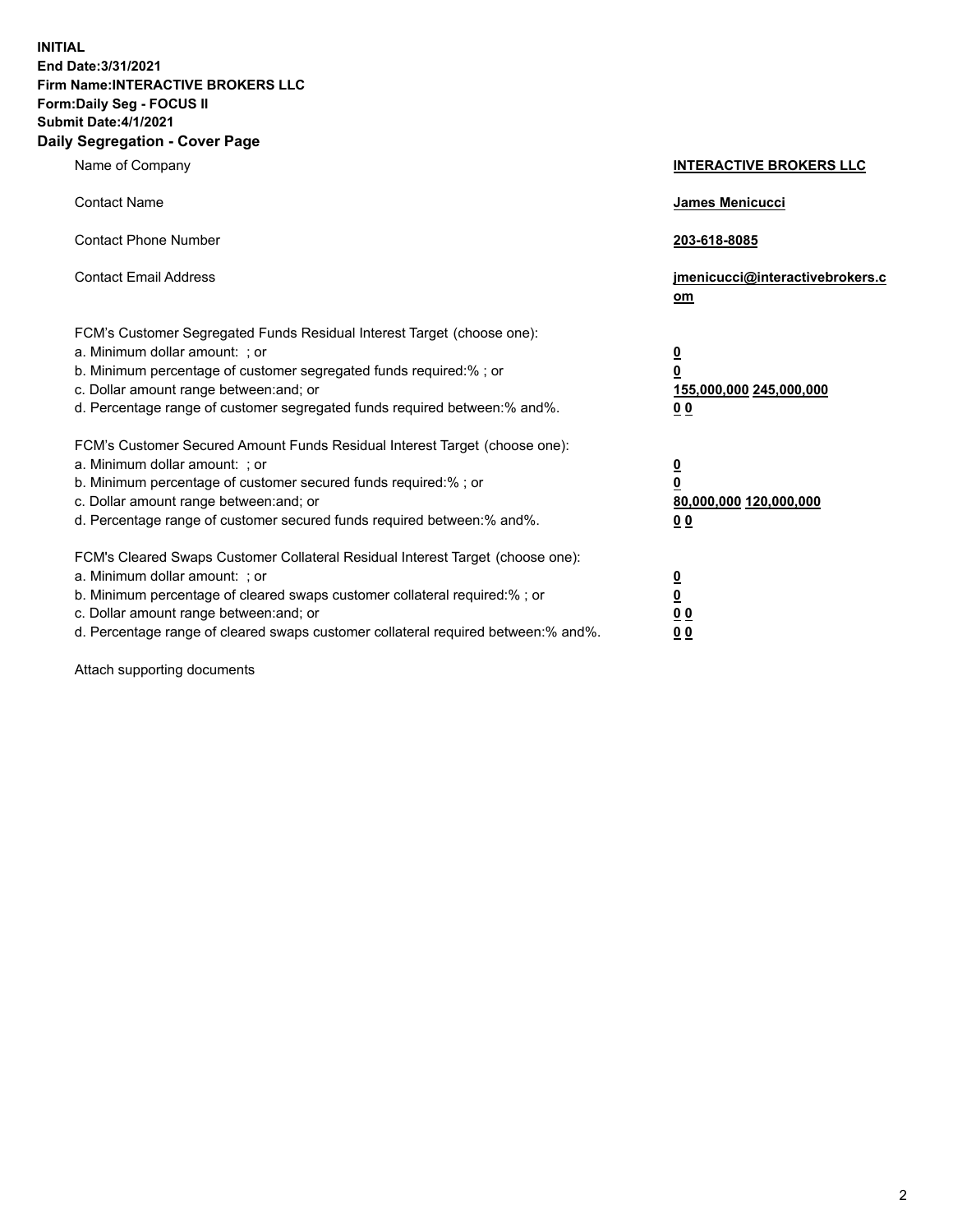## **INITIAL End Date:3/31/2021 Firm Name:INTERACTIVE BROKERS LLC Form:Daily Seg - FOCUS II Submit Date:4/1/2021 Daily Segregation - Secured Amounts**

|     | Foreign Futures and Foreign Options Secured Amounts                                                        |                                         |
|-----|------------------------------------------------------------------------------------------------------------|-----------------------------------------|
|     | Amount required to be set aside pursuant to law, rule or regulation of a foreign                           | $0$ [7305]                              |
|     | government or a rule of a self-regulatory organization authorized thereunder                               |                                         |
| 1.  | Net ledger balance - Foreign Futures and Foreign Option Trading - All Customers                            |                                         |
|     | A. Cash                                                                                                    | 470, 167, 403 [7315]                    |
|     | B. Securities (at market)                                                                                  | $0$ [7317]                              |
| 2.  | Net unrealized profit (loss) in open futures contracts traded on a foreign board of trade                  | 6,152,695 [7325]                        |
| 3.  | Exchange traded options                                                                                    |                                         |
|     | a. Market value of open option contracts purchased on a foreign board of trade                             | 127,601 [7335]                          |
|     | b. Market value of open contracts granted (sold) on a foreign board of trade                               | -8,607 [7337]                           |
| 4.  | Net equity (deficit) (add lines 1. 2. and 3.)                                                              | 476,439,092 [7345]                      |
| 5.  | Account liquidating to a deficit and account with a debit balances - gross amount                          | 17,753 [7351]                           |
|     | Less: amount offset by customer owned securities                                                           | 0 [7352] 17,753 [7354]                  |
| 6.  | Amount required to be set aside as the secured amount - Net Liquidating Equity                             | 476,456,845 [7355]                      |
|     | Method (add lines 4 and 5)                                                                                 |                                         |
| 7.  | Greater of amount required to be set aside pursuant to foreign jurisdiction (above) or line<br>6.          | 476,456,845 [7360]                      |
|     | FUNDS DEPOSITED IN SEPARATE REGULATION 30.7 ACCOUNTS                                                       |                                         |
| 1.  | Cash in banks                                                                                              |                                         |
|     | A. Banks located in the United States                                                                      | 37,021,649 [7500]                       |
|     | B. Other banks qualified under Regulation 30.7                                                             | 0 [7520] 37,021,649 [7530]              |
| 2.  | Securities                                                                                                 |                                         |
|     | A. In safekeeping with banks located in the United States                                                  | 325,001,500 [7540]                      |
|     | B. In safekeeping with other banks qualified under Regulation 30.7                                         | 0 [7560] 325,001,500 [7570]             |
| 3.  | Equities with registered futures commission merchants                                                      |                                         |
|     | A. Cash                                                                                                    | $0$ [7580]                              |
|     | <b>B.</b> Securities                                                                                       | $0$ [7590]                              |
|     | C. Unrealized gain (loss) on open futures contracts                                                        | $0$ [7600]                              |
|     | D. Value of long option contracts                                                                          | $0$ [7610]                              |
|     | E. Value of short option contracts                                                                         | 0 [7615] 0 [7620]                       |
| 4.  | Amounts held by clearing organizations of foreign boards of trade                                          |                                         |
|     | A. Cash                                                                                                    | $Q$ [7640]                              |
|     | <b>B.</b> Securities                                                                                       | $0$ [7650]                              |
|     | C. Amount due to (from) clearing organization - daily variation                                            | $0$ [7660]                              |
|     | D. Value of long option contracts                                                                          | $0$ [7670]                              |
|     | E. Value of short option contracts                                                                         | 0 [7675] 0 [7680]                       |
| 5.  | Amounts held by members of foreign boards of trade                                                         |                                         |
|     | A. Cash                                                                                                    | 228,134,542 [7700]                      |
|     | <b>B.</b> Securities                                                                                       | $0$ [7710]                              |
|     | C. Unrealized gain (loss) on open futures contracts                                                        | 7,055,447 [7720]                        |
|     | D. Value of long option contracts                                                                          | 127,601 [7730]                          |
|     | E. Value of short option contracts                                                                         | <u>-8,607</u> [7735] 235,308,983 [7740] |
| 6.  | Amounts with other depositories designated by a foreign board of trade                                     | $0$ [7760]                              |
| 7.  | Segregated funds on hand                                                                                   | $0$ [7765]                              |
| 8.  | Total funds in separate section 30.7 accounts                                                              | 597,332,132 [7770]                      |
| 9.  | Excess (deficiency) Set Aside for Secured Amount (subtract line 7 Secured Statement<br>Page 1 from Line 8) | 120,875,287 [7380]                      |
| 10. | Management Target Amount for Excess funds in separate section 30.7 accounts                                | 80,000,000 [7780]                       |
| 11. | Excess (deficiency) funds in separate 30.7 accounts over (under) Management Target                         | 40,875,287 [7785]                       |
|     |                                                                                                            |                                         |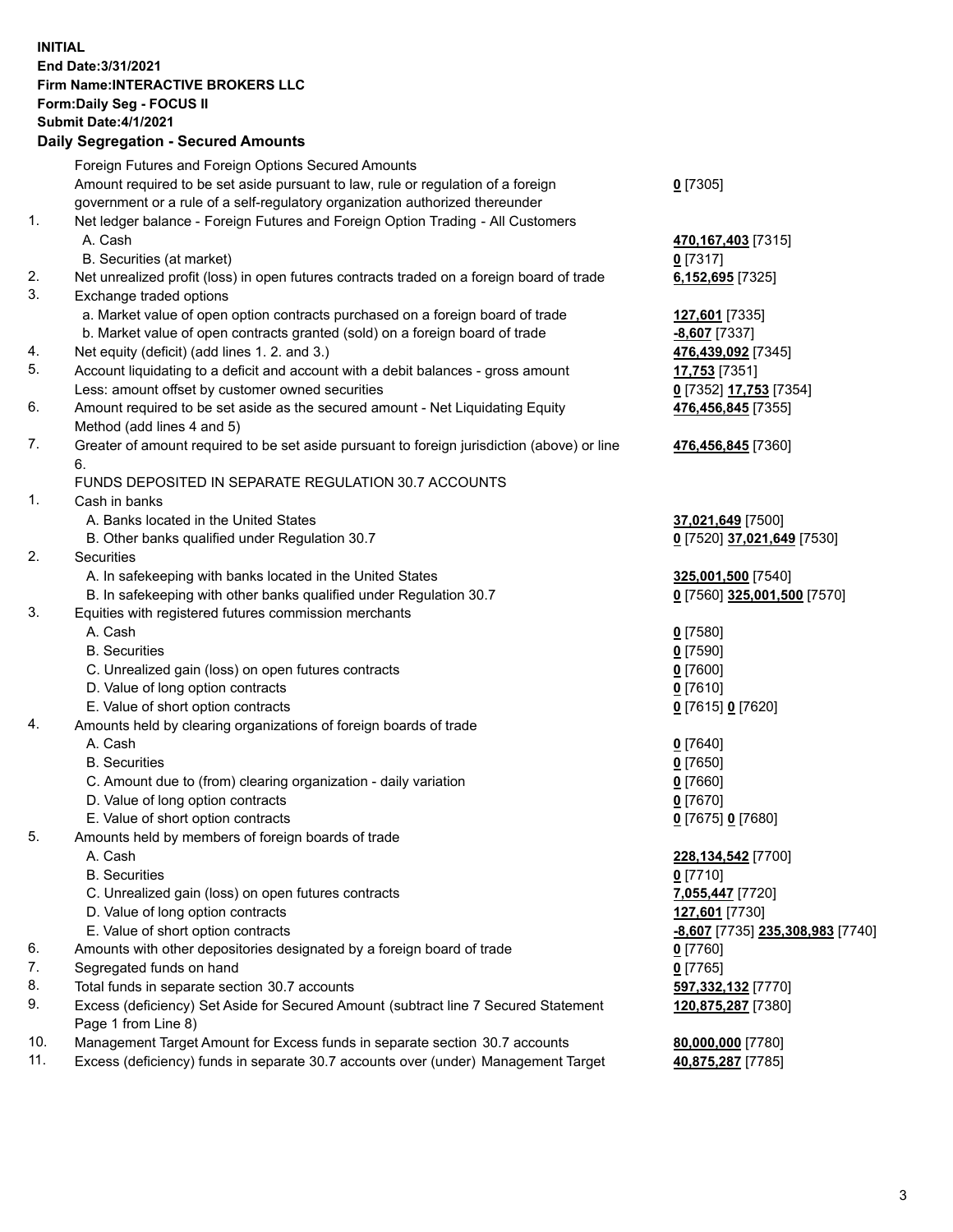**INITIAL End Date:3/31/2021 Firm Name:INTERACTIVE BROKERS LLC Form:Daily Seg - FOCUS II Submit Date:4/1/2021 Daily Segregation - Segregation Statement** SEGREGATION REQUIREMENTS(Section 4d(2) of the CEAct) 1. Net ledger balance A. Cash **6,409,255,656** [7010] B. Securities (at market) **0** [7020] 2. Net unrealized profit (loss) in open futures contracts traded on a contract market **-22,732,573** [7030] 3. Exchange traded options A. Add market value of open option contracts purchased on a contract market **261,751,671** [7032] B. Deduct market value of open option contracts granted (sold) on a contract market **-200,464,681** [7033] 4. Net equity (deficit) (add lines 1, 2 and 3) **6,447,810,073** [7040] 5. Accounts liquidating to a deficit and accounts with debit balances - gross amount **1,315,570** [7045] Less: amount offset by customer securities **0** [7047] **1,315,570** [7050] 6. Amount required to be segregated (add lines 4 and 5) **6,449,125,643** [7060] FUNDS IN SEGREGATED ACCOUNTS 7. Deposited in segregated funds bank accounts A. Cash **1,200,003,718** [7070] B. Securities representing investments of customers' funds (at market) **3,134,983,000** [7080] C. Securities held for particular customers or option customers in lieu of cash (at market) **0** [7090] 8. Margins on deposit with derivatives clearing organizations of contract markets A. Cash **1,804,785,973** [7100] B. Securities representing investments of customers' funds (at market) **462,026,547** [7110] C. Securities held for particular customers or option customers in lieu of cash (at market) **0** [7120] 9. Net settlement from (to) derivatives clearing organizations of contract markets **-10,979,866** [7130] 10. Exchange traded options A. Value of open long option contracts **261,516,423** [7132] B. Value of open short option contracts **-200,356,583** [7133] 11. Net equities with other FCMs A. Net liquidating equity **0** [7140] B. Securities representing investments of customers' funds (at market) **0** [7160] C. Securities held for particular customers or option customers in lieu of cash (at market) **0** [7170] 12. Segregated funds on hand **0** [7150] 13. Total amount in segregation (add lines 7 through 12) **6,651,979,212** [7180] 14. Excess (deficiency) funds in segregation (subtract line 6 from line 13) **202,853,569** [7190] 15. Management Target Amount for Excess funds in segregation **155,000,000** [7194] 16. Excess (deficiency) funds in segregation over (under) Management Target Amount **47,853,569** [7198]

Excess